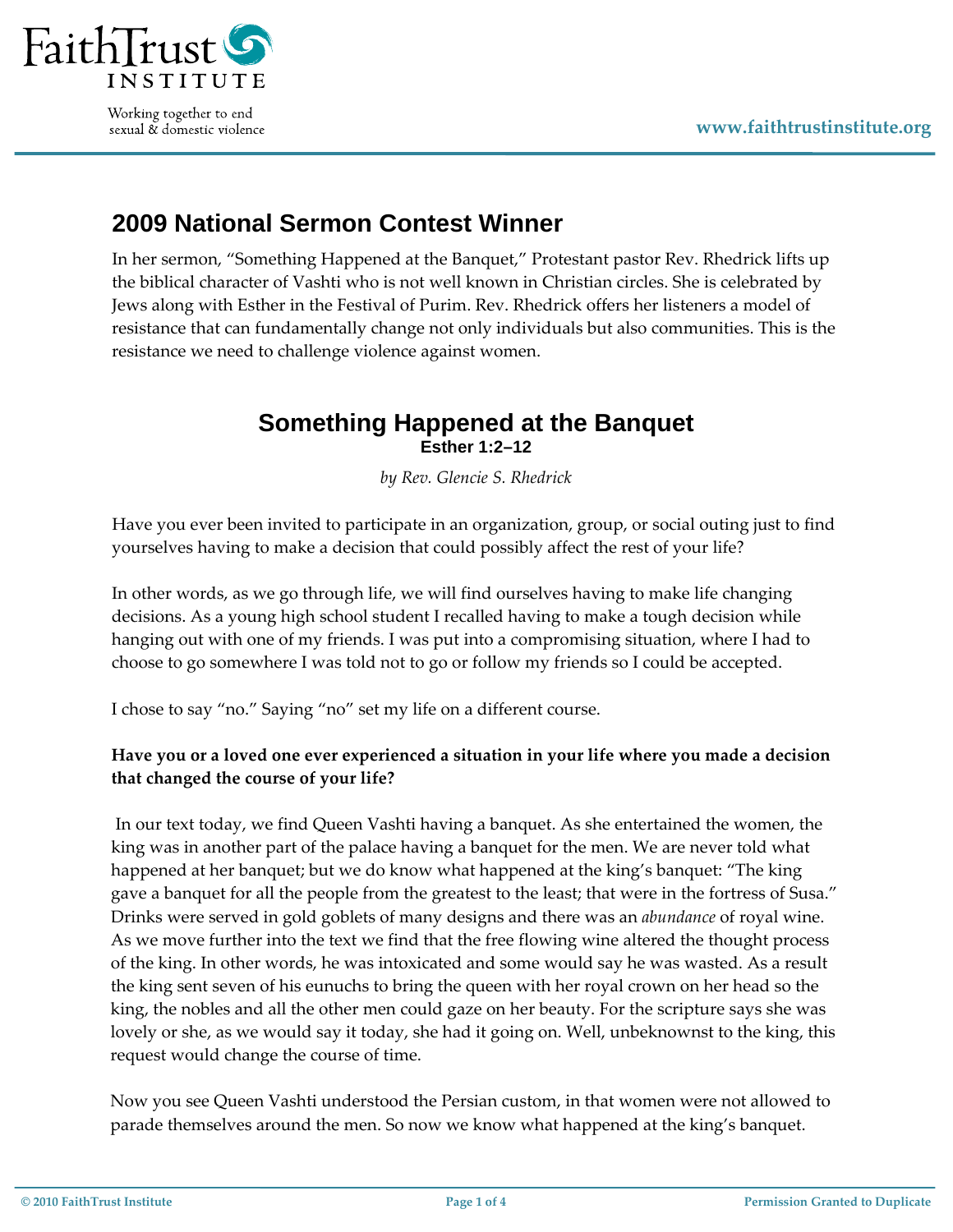But, do we know what happened at the Queen's banquet? That's the question for the morning. *What happened at the Queen's banquet?* I am so glad you ask. If you would allow me to use my *historical and spiritual* imagination, I would like to explore just what was going on at this women's banquet. The text described for us how the king's banquet was decorated. So if you will, I would think that Queen Vashti's banquet hall was decorated equally as well as the king's.

However, instead of the women drinking and sharing their many conquests, they were probably seated around a very long banquet table discussing the issues of women for their time. I am sure they knew the laws that prohibited them equal access to the men's boardrooms, court rooms and especially the king's palace unless summoned by his eunuchs. Let's just say for the sake of argument, the women were also sharing their thoughts about fair treatment by their mates in their homes, in the streets and in the marketplace. And let's just say that the women were tired of being mistreated and disrespected as well as not taken seriously simply because of their gender. Or perhaps they were discussing the humanitarian treatment of the Jews in the community. We really can't say we know what actually happened at the banquet, because the text does not pay any attention to the women or to Vashti until the King sends for her. His 7 eunuchs are to bring his beautiful Queen adorned in her crown to the palace so the men from the highest of rank to the everyday man to gaze on her beauty.

I just believe on that evening, there was a shift. After all, what was Vashti to say after hearing the women of the palace discuss their concerns about fair treatment for women, and others of different races, cultures and religious beliefs? Her only response could have been a resounding "no" to the king. The women now had a platform with issues of grave concern. A dramatic shift was about to take place. So the first thing we have learned about the Banquet is that the Queen sent a "NO" answer to the king. Why? Because for her to parade around in a room filled with men was demeaning, non productive and it meant she ignored the very concerns discussed at the women's banquet. To go to the king's banquet would not only send a message to the men but to the women at the banquet as well that they had no value and could be treated as property to be used, abused and then discarded at whim.

She was quite aware that some type of consequence would come her way. But she stood her ground. She took a risk which changed her life. But it is the introduction of the hand of God that we see at work here. As we who are about to witness a mighty situation, a change of lifestyle, job or career know, it doesn't mean the end but a sure beginning to what God has in store for us. Just look at the story in Esther. Queen Vahsti took a stand and said "no" to a powerful king, which resulted in her being banished from the palace. Her saying "no" also informs us that she valued herself as a person. Because she said "no," Queen Vashti paved the way for a new Queen to come on the scene. Her "no" response opened the door for the Jewish community to have a queen in the palace for a time such as this. This was Queen Esther. So in other words, if it were not for Queen Vashti there would be no Esther story in the Bible. Secondly, since the door is opened and the Queen is removed—God's plan is set into motion by Mordecai, who prepares his cousin to become the next queen. Seven years go by before Esther is selected by the king as his queen. You know the rest of the story.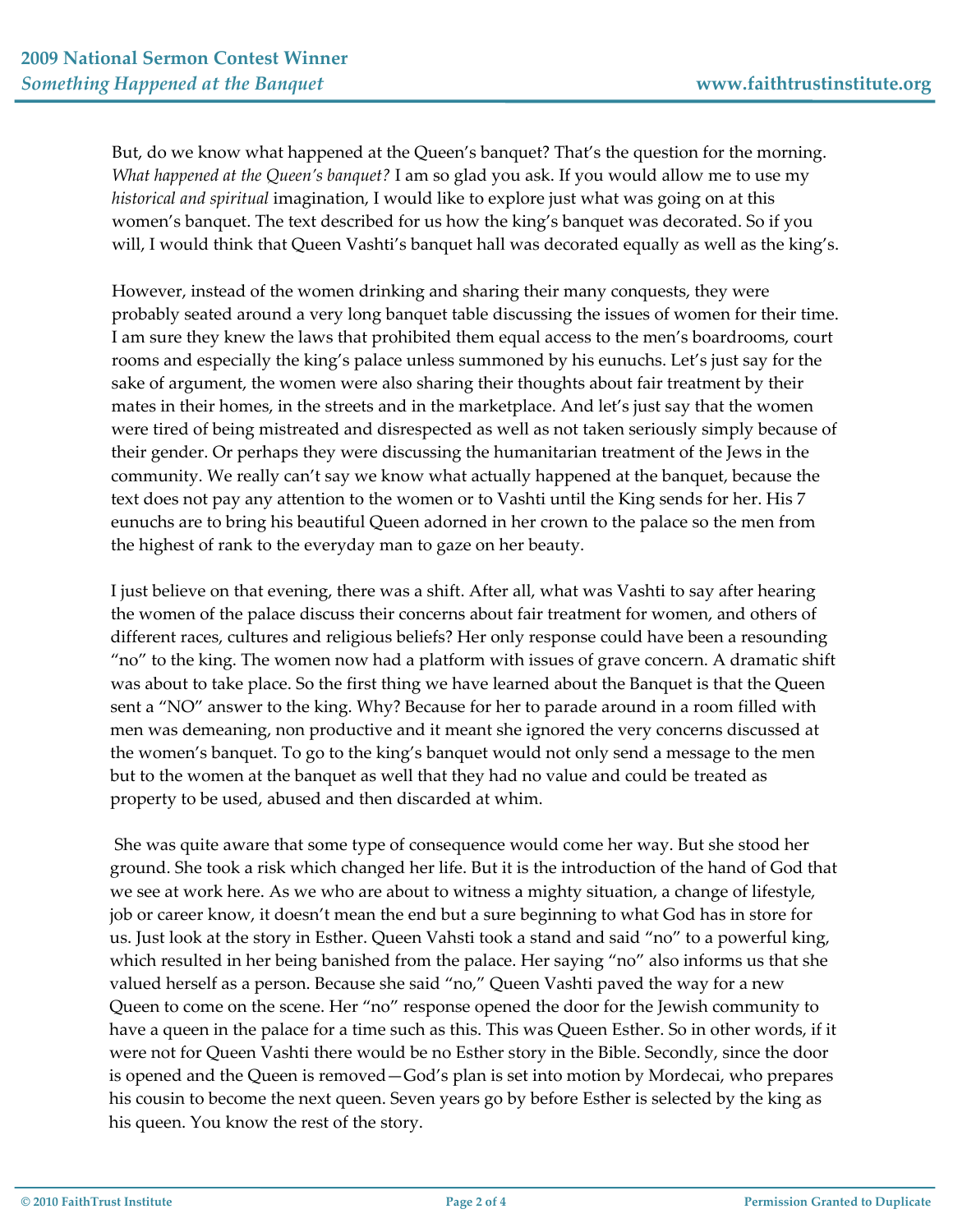Esther, initially, keeps her true identity a secret, but has to expose herself to save her people. This would not have been so if Queen Vashti had not taken a stand. The door is now opened for Esther to be in the right place at the right time to go before the king to end a plot to kill her people.

But before she even considers going before the king, the text informs us she asked her cousin, Mordecai to have the Jewish community to fast and pray for three days as she and her maidens will do the same. Here we see how God reminds us for today that in the midst of our trials and tribulation, it is necessary to seek Him through fasting and praying. In other words, don't worry about the economic situation, who is the president, governor or mayor. Seek God for direction as Esther did. By her taking the risk we learn that the King responded favorably to Esther and as you read the rest of the story we see the third and final outcome to this great spiritual journey. *A change is on the horizon.* A shift in power. The Jews escape annihilation, and a corrupt leader is found guilty. The intended victim is rewarded and ends up with his job. *A change is on the horizon.* All because the Queen said "no."

As we look at our journey as a people, we have Harriet Tubman, who said "no." "Before I be a slave, I'll be buried in my grave." "No" to slavery and "yes" to freedom; Dr. Martin Luther King said "no" to injustice and inequality and "yes to equality and justice based on the content of our character. Fannie Lou Hamer said, "No, I am sick and tired of being sick and tired," and "yes" to death threats for Mississippians to have the right to vote. Rosa Park said, "No, I will not get up; I am tired of being treated like a second hand citizen." Obama said "no" to 8 more years of the Republican regime and made his campaign slogan "Yes We Can; it's time for a change." Oh yes, we have Queen Vashti to thank for taking a stand.

But we know the one who took the ultimate stand for us and He is Jesus Christ, because He too said "no" to oppression, injustice, inequality and ill treatment of the less fortunate. He said "no" to a religious culture that discriminated against the least fortunate. He said "no" to a government that ruled for the many and took advantage of the least. Jesus said "no," but "yes" to those who wanted change in their spiritual lives, physical lives and emotional lives. For Jesus said in John 10: 10: "I come that you might have life and have life more abundantly." Jesus went to the cross so that we will have an intercessor, access to the Father and eternal life. So when we are faced with an opportunity to stand, *stand* and take the consequences and watch the Hand of God open doors and provide change. We would not have the opportunity to know how a people prayed, fasted and heard from God without ever seeing his name in print. All of this because Queen Vashti said "no." Amen, Amen, Amen.

Let us pray!